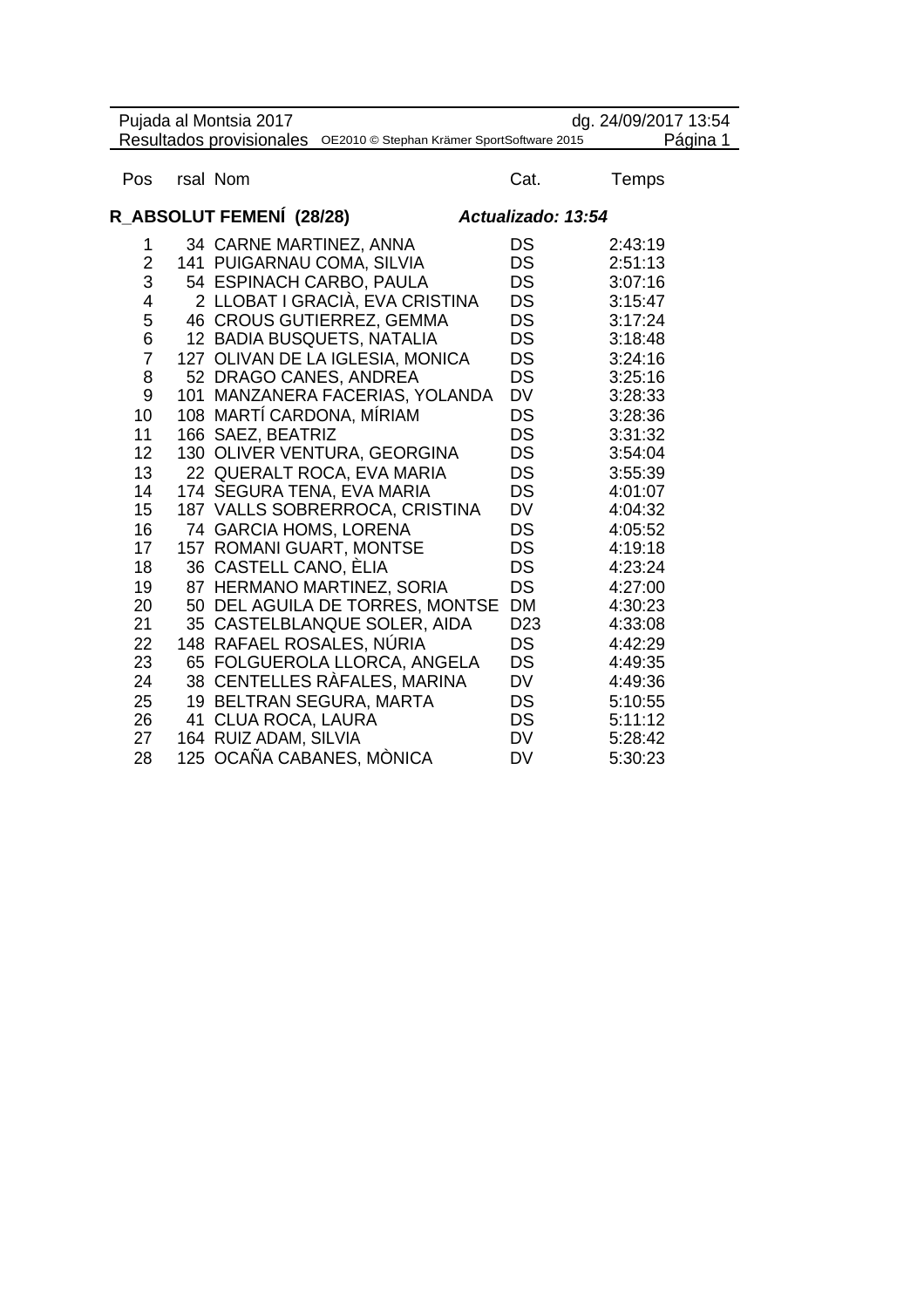|                 | Pujada al Montsia 2017<br>Resultados provisionales OE2010 @ Stephan Krämer SportSoftware 2015 |                 | dg. 24/09/2017 13:54<br>Página 2 |
|-----------------|-----------------------------------------------------------------------------------------------|-----------------|----------------------------------|
| Pos             | rsal Nom                                                                                      | Cat.            | Temps                            |
|                 | R_ABSOLUT MASCULÍ (142/142)                                                                   |                 | Actualizado: 13:54               |
| 1               | 4 BESORA SUSAÑO, MIKEL                                                                        | HS              | 2:16:23                          |
| 2               | 161 ROTA MUNDÓ, RAUL                                                                          | HS              | 2:16:37                          |
| 3               | 120 MORA TRIBALDO, JONATAN                                                                    | HS              | 2:16:50                          |
| 4               | 109 MARTÍNEZ NAVARRO, ROGER                                                                   | H <sub>23</sub> | 2:20:24                          |
| 5               | 3 MAS CACERES, LLUISMA                                                                        | HS              | 2:21:25                          |
| 6               | 96 ABAGHAD, LHOUSSAIN                                                                         | HS              | 2:23:14                          |
| $\overline{7}$  | 88 HERRERA COSCOLLANO, VICENT                                                                 | <b>HS</b>       | 2:24:52                          |
| 8               | 196 VILA FABRA, PAU                                                                           | <b>HS</b>       | 2:26:42                          |
| 9               | 64 FLORES LOPEZ, OSCAR                                                                        | <b>HS</b>       | 2:31:31                          |
| 10              | 85 GUTIÉRREZ BONILLA, EDUARD                                                                  | HS              | 2:36:42                          |
| 11              | 126 OLIVA SIMÓ, JUAN JOSÉ                                                                     | HV              | 2:37:08                          |
| 12 <sub>2</sub> | 45 CORREA ORRI, JORDI                                                                         | H <sub>23</sub> | 2:37:50                          |
| 13              | 159 ROMERO SALLENT, JORDI                                                                     | HS              | 2:38:28                          |
| 14              | 192 VICENTE MAURI, VICTOR HUGO                                                                | HV              | 2:39:16                          |
| 15              | 138 PELLICER PLAZAS, CHRISTIAN                                                                | HS              | 2:42:33                          |
| 16              | 79 GÓMEZ PASCUAL, ALEXIS                                                                      | H <sub>23</sub> | 2:43:07                          |
| 17              | 76 GARCIA ARGENTO, VICENT                                                                     | HS.             | 2:43:22                          |
| 18              | 115 MESTRE MIRO, VICTOR                                                                       | HV              | 2:45:21                          |
| 19              | 180 SORIANO LOPEZ, MARTIN                                                                     | HS              | 2:46:20                          |
| 20              | 89 IGUAL PIÑOL, ANGEL AGUSTIN                                                                 | HV              | 2:46:37                          |
| 21              | 91 LABRADOR LUNA, JOSEP                                                                       | НM              | 2:46:56                          |
| 22              | 158 ROMERO CRISPIN, JORGE                                                                     | HS              | 2:46:59                          |
| 23              | 103 MARIN MARIN, DANIEL                                                                       | <b>HS</b>       | 2:48:37                          |
| 24              | 165 SABATE VIDAL, NIL                                                                         | H <sub>23</sub> | 2:49:35                          |
| 25              | 49 DE LA RUBIA TORRES, ADRIAN                                                                 | HS              | 2:51:19                          |
| 26              | 15 BALADA SANCHEZ, JORDI                                                                      | HS              | 2:52:36                          |
| 27              | 99 LÓPEZ MELÉNDEZ, PABLO                                                                      | HS              | 2:52:52                          |
| 28              | 95 LLINARES LLORCA, PERE                                                                      | HV              | 2:53:51                          |
| 29              | 40 CHIMENO BIEL, RAMON                                                                        | HV              | 2:54:45                          |
| 30              | 24 BRUSCA MANCHON, LLUC                                                                       | HS              | 2:55:45                          |
|                 |                                                                                               |                 |                                  |
| 31              | 56 FABREGA BRANCHAT, AGUSTIN<br>129 OLIVER TORTA, JORDI                                       | НS<br>HV        | 2:56:06                          |
| 32<br>32        | 136 PEDRO CASTELLÀ, DAVID                                                                     | HS              | 2:57:41                          |
|                 |                                                                                               |                 | 2:57:41                          |
| 34              | 28 CALUCHO SOLÉ, JOSEP MA                                                                     | HM              | 2:58:25                          |
| 35              | 139 PÉREZ GUTIÉRREZ, SANTIAGO                                                                 | HS              | 2:58:45                          |
| 36              | 98 LLUCH ARBONA, DAVID                                                                        | НS              | 2:59:49                          |
| 37              | 77 GARRIGA CORNELLES, DAVID                                                                   | HS              | 3:00:10                          |
| 38              | 191 VERDAGUER RODRIGUEZ, MARC                                                                 | НS              | 3:01:27                          |
| 39              | 30 CAMBRA BAENA, JORDI                                                                        | НS              | 3:01:58                          |
| 40              | 131 OLLE FLORIDA, MANEL                                                                       | HM              | 3:02:25                          |
| 41              | 8 ALMELA MARTINEZ, XAVI                                                                       | НS              | 3:02:32                          |
| 42              | 83 GUELL VILLAR, ORIOL                                                                        | НS              | 3:04:31                          |
| 43              | 163 ROYO REVERTER, DIDAC                                                                      | НS              | 3:04:49                          |
| 44              | 199 VILLALONGA EXPOSITO, VICENT                                                               | HS              | 3:05:13                          |
| 45              | 47 CURTO CABRÉ, JOAN                                                                          | НM              | 3:05:52                          |
| 46              | 117 MIES VIDAL, PACO                                                                          | HМ              | 3:06:54                          |
| 47              | 31 CAMPANERO SALA, SAMUEL                                                                     | HV              | 3:07:13                          |
| 48              | 59 FERRER SABATÉ, ROGER                                                                       | HV              | 3:08:06                          |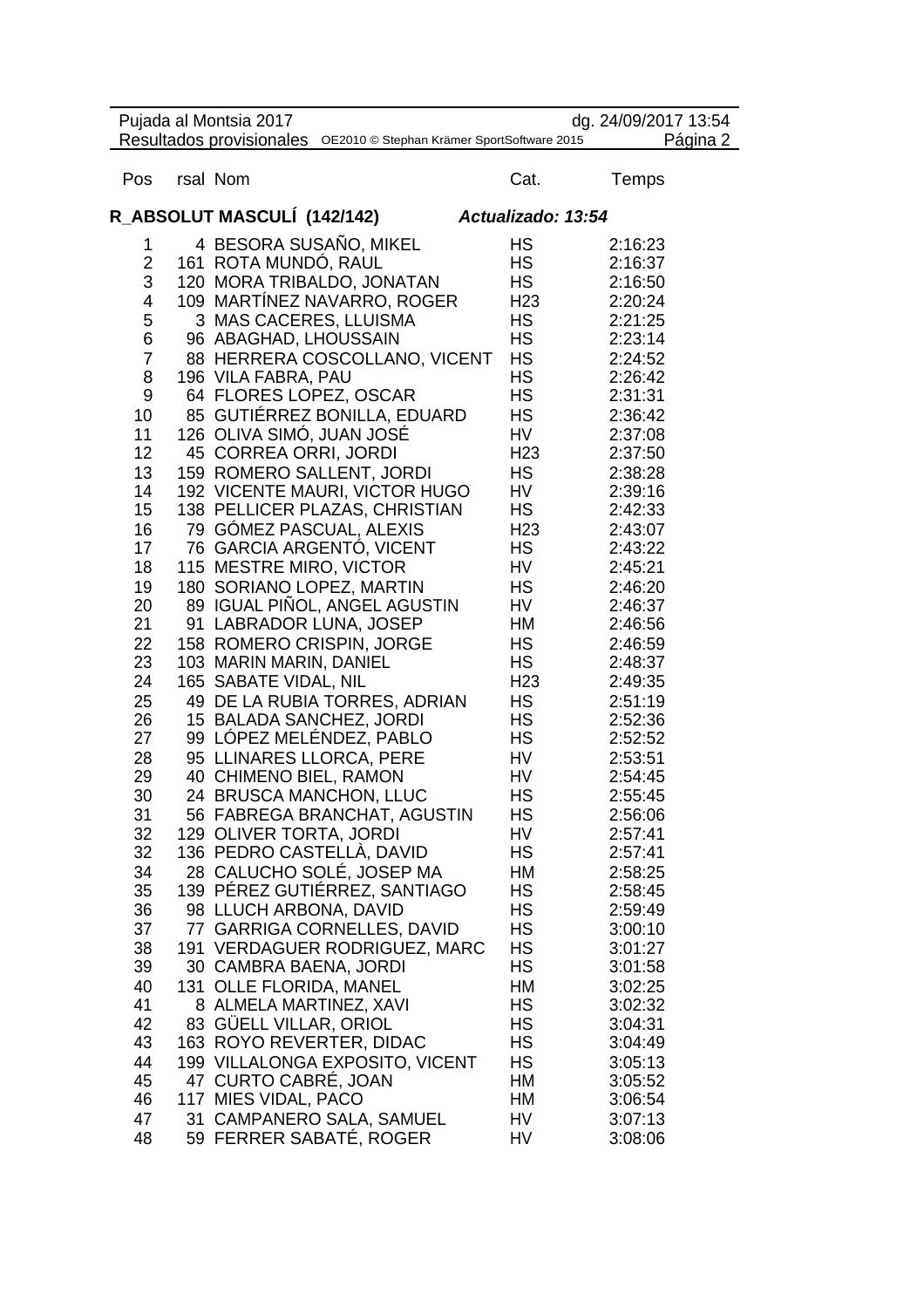| Pujada al Montsia 2017<br>dg. 24/09/2017 13:54 |  |                                                                     |                    |                    |
|------------------------------------------------|--|---------------------------------------------------------------------|--------------------|--------------------|
|                                                |  | Resultados provisionales OE2010 @ Stephan Krämer SportSoftware 2015 |                    | Página 3           |
| Pos                                            |  | rsal Nom                                                            | Cat.               | Temps              |
|                                                |  | R_ABSOLUT MASCULÍ (142/142)                                         | Actualizado: 13:54 |                    |
| 49                                             |  | 73 GALEANO SABATE, JOSEP Ma                                         | HS                 | 3:08:35            |
| 50                                             |  | 82 GRAS GRAS, JOSEP                                                 | HV                 | 3:08:40            |
| 51                                             |  | 123 NINEROLA QUEROL, ANGEL                                          | HS                 | 3:09:02            |
| 52                                             |  | 147 QUEROL MESTRE, MANUEL                                           | <b>HS</b>          | 3:09:04            |
| 53                                             |  | 112 MATAMOROS NAVARRO, JOSEP A                                      | HM                 | 3:09:12            |
| 54                                             |  | 193 VIDAL GARCIA, RAUL                                              | HS                 | 3:10:30            |
| 55                                             |  | 32 CARBONELL DUAYGÜES, ALBERT                                       | HV                 | 3:11:25            |
| 56                                             |  | 5 ALBIOL ALBESA, VICENÇ                                             | HV                 | 3:11:53            |
| 57                                             |  | 189 VELASCO, PASCAL                                                 | HM                 | 3:12:23            |
| 58                                             |  | 185 TUR SERRET, JOAN                                                | <b>HS</b>          | 3:13:58            |
| 59                                             |  | 170 SANCHO CHILLIDA, DAVID                                          | <b>HS</b>          | 3:14:20            |
| 60                                             |  | 133 PALET PUIG, CLIMENT                                             | HM                 | 3:14:36            |
| 61                                             |  | 128 OLIVER TORTA, SERGI                                             | <b>HS</b>          | 3:14:55            |
| 62                                             |  | 190 VENTURA CASTELLS, JOAN                                          | HV                 | 3:16:17            |
| 63                                             |  | 14 BALADA SANCHEZ, JOAN RAMON                                       | HS.                | 3:16:43            |
| 64                                             |  | 78 GÓMEZ GÓMEZ, JUAN PEDRO                                          | HV                 | 3:16:47            |
| 65                                             |  | 70 FORNER SOSPEDRA, CARLOS                                          | HV                 | 3:17:02            |
| 66                                             |  | 93 LLETI NAVARRO, FERNANDO                                          | HV                 | 3:17:05            |
| 67                                             |  | 16 BAYARRI ZARAGOZA, DAVID                                          | HV                 | 3:17:38            |
| 68                                             |  | 167 SALES VILALTA, FLORENCI                                         | HV                 | 3:17:51            |
| 69                                             |  | 55 ESTELLER REVERTER, ALBERT                                        | HS                 | 3:18:34            |
| 70                                             |  | 114 MESADO ESPIN, JOSE LUIS                                         | <b>HS</b>          | 3:18:53            |
| 71                                             |  | 67 FORCADELL SAENZ, RAMON                                           | HM                 | 3:19:02            |
| 72                                             |  | 178 SOLÉ MIRALLES, DAVID                                            | HS                 | 3:19:13            |
| 73                                             |  | 143 QUERAL GALLEN, JOAN JOSEP                                       | HV                 | 3:19:29            |
| 74                                             |  | 113 MEEK, ROBERT                                                    | HM                 | 3:21:17            |
| 75                                             |  | 116 MESTRE MESEGUER, ANTONI                                         | НM                 | 3:22:00            |
| 76                                             |  | 173 SEGARRA GONZALEZ, ISMAEL                                        | HV                 | 3:22:27            |
| 77                                             |  | 43 COLOMÉ DIAZ, CARLOS                                              | HV                 | 3:23:41            |
| 78                                             |  | 13 BAILACH QUERAL, ISRAEL                                           | HS                 | 3:24:03            |
| 79                                             |  | 172 SANZ PIÑOL, JUAN LUIS                                           | HV                 | 3:24:16            |
| 80<br>81                                       |  | 182 SUBIRATS FERRERES, JOSEP<br>107 MARTI FIBLA, LLUC               | HS<br>HS           | 3:25:00<br>3:27:21 |
| 82                                             |  | 168 SANCHEZ FERRER, DAVID                                           | HV                 | 3:28:35            |
| 83                                             |  | 198 VILLA VILLAR, MIGUEL                                            | HV                 | 3:29:00            |
| 84                                             |  | 11 ASTUDILLO TORRES, PAUL                                           | HS                 | 3:31:43            |
| 85                                             |  | 200 ZAFRA BOTÉ, TONYO                                               | HV                 | 3:32:53            |
| 86                                             |  | 160 ROSICH GRAU, JOE                                                | НM                 | 3:32:58            |
| 87                                             |  | 145 QUERALT ROIG, DANIEL                                            | HS                 | 3:34:59            |
| 88                                             |  | 153 REVERTE MOYA, MANEL                                             | НS                 | 3:36:50            |
| 89                                             |  | 195 VIDAL BORT, FERRAN                                              | HV                 | 3:37:28            |
| 90                                             |  | 51 DELLA ALBIOL, RICART                                             | HS                 | 3:37:31            |
| 91                                             |  | 72 FUMADO CASANOVA, JUAN JOSE                                       | HМ                 | 3:40:41            |
| 92                                             |  | 25 BRUT TORRES, ERIC TRADEE                                         | HM                 | 3:40:48            |
| 93                                             |  | 146 QUEROL QUERALT, GERARD                                          | HS                 | 3:40:52            |
| 94                                             |  | 179 SORIANO LOPEZ, ANTONIO                                          | HV                 | 3:41:43            |
| 95                                             |  | 205 CASTELLNOU BRULL, SANTI                                         | НS                 | 3:41:44            |
| 96                                             |  | 156 RODA JIMENEZ, JOSEP                                             | HS                 | 3:41:51            |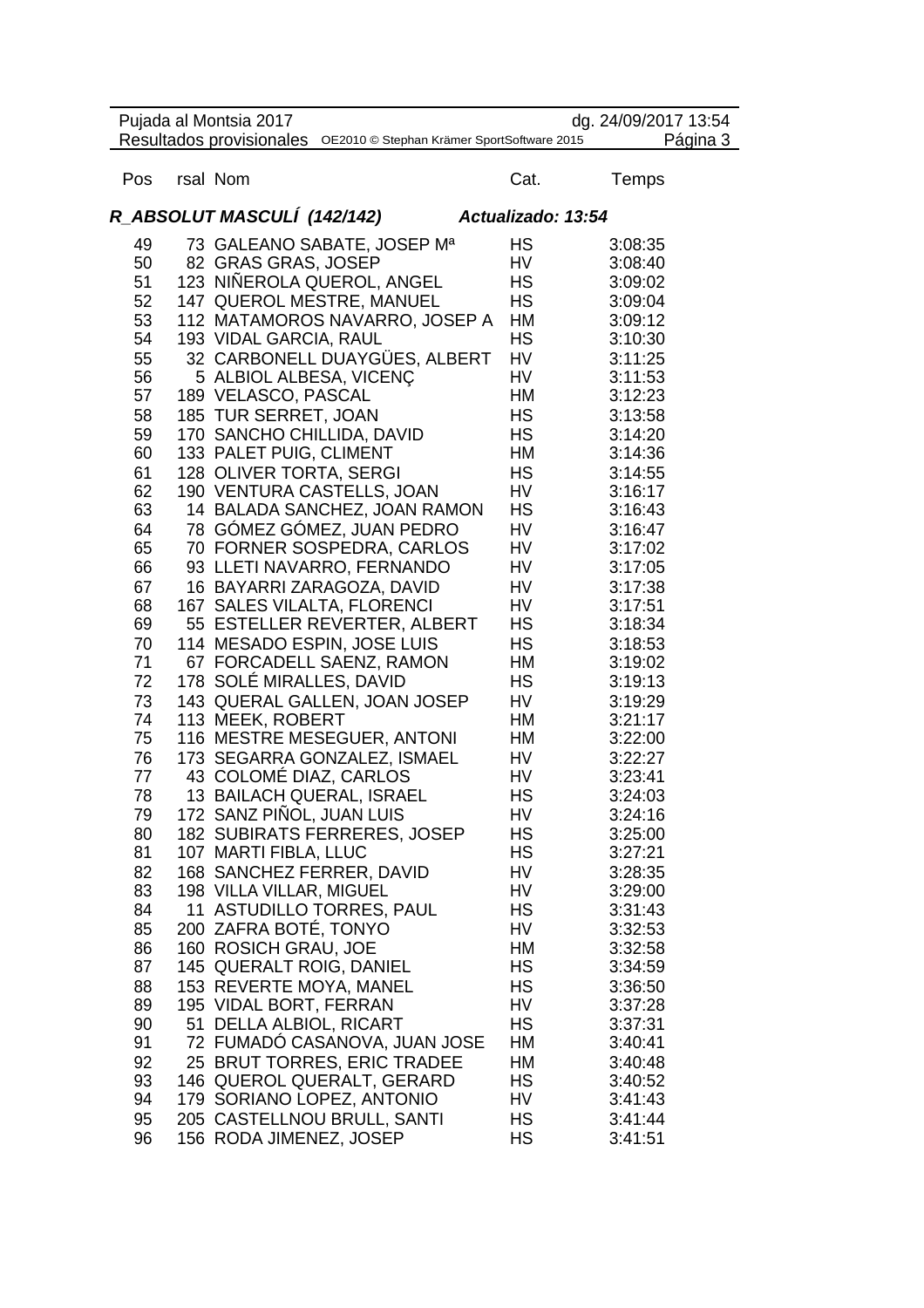|     | Pujada al Montsia 2017<br>Resultados provisionales OE2010 @ Stephan Krämer SportSoftware 2015 |                    | dg. 24/09/2017 13:54<br>Página 4 |
|-----|-----------------------------------------------------------------------------------------------|--------------------|----------------------------------|
| Pos | rsal Nom                                                                                      | Cat.               | <b>Temps</b>                     |
|     | R_ABSOLUT MASCULÍ (142/142)                                                                   | Actualizado: 13:54 |                                  |
| 97  | 169 SANCHO JOSE, VICTOR                                                                       | HM                 | 3:42:45                          |
| 98  | 132 PAGO TORDERA, JOAN                                                                        | НS                 | 3:44:20                          |
| 99  | 80 GONZALEZ ARMENDARIZ, JAUME                                                                 | НM                 | 3:45:15                          |
| 100 | 134 PECH SOLÀ, MANEL                                                                          | HV                 | 3:45:18                          |
| 101 | 21 FORNER REVERTER, VICTOR                                                                    | НS                 | 3:46:04                          |
| 102 | 20 ACCENSI ESTRADA, JORDI                                                                     | HV                 | 3:47:30                          |
| 103 | 135 PEDRA NIÑO, MIQUEL                                                                        | HS                 | 3:49:10                          |
| 104 | 140 POVILL LLUIS, ALBERT                                                                      | HS                 | 3:50:00                          |
| 105 | 10 ARASA PELLISA, JOAN TOMAS                                                                  | НM                 | 3:51:54                          |
| 106 | 177 SIMÓ VILA, JUAN ANDRÉS                                                                    | HV                 | 3:55:24                          |
| 107 | 162 ROYO LLORENS, ALBERTO                                                                     | НM                 | 4:00:47                          |
| 108 | 104 MARINÉ OLLÉ, FRANCISCO                                                                    | HМ                 | 4:01:09                          |
| 109 | 137 PELEGRIN SANCHEZ, JUAN CARLE                                                              | HM                 | 4:01:12                          |
| 110 | 201 ZAMORA ANTÓN, SANTIAGO                                                                    | <b>HS</b>          | 4:01:51                          |
| 111 | 29 CALVO MANSO, FCO JAVIER                                                                    | HS                 | 4:02:07                          |
| 112 | 6 ALCARRAZ ESPELTA, JAUME                                                                     | НS                 | 4:03:14                          |
| 113 | 44 CONDE REVERTÉ, ISIDRO                                                                      | HV                 | 4:04:52                          |
| 114 | 26 CABALLE QUEROL, SANTI                                                                      | HV                 | 4:11:19                          |
| 115 | 69 BETETA MOLINA, ANGEL                                                                       | HV                 | 4:13:04                          |
| 116 | 175 SERRASOLSAS DOMÉNECH, RAM                                                                 | HM                 | 4:13:19                          |
| 117 | 154 RIBAS BEL, ALBERT                                                                         | <b>HS</b>          | 4:13:37                          |
| 118 | 48 DE LA RUBIA GUILLAMON, JUAN CA                                                             | HM                 | 4:14:22                          |
| 119 | 152 REDO PRINCEP, RICARD                                                                      | HV                 | 4:20:03                          |
| 120 | 118 MILIAN BARBERAN, CRISTIAN                                                                 | НS                 | 4:23:27                          |
| 121 | 100 LOZANO ROMAGUERA, CARLES                                                                  | НM                 | 4:24:37                          |
| 122 | 142 PUIGCERVER FERRÉ, PAU                                                                     | HS                 | 4:26:29                          |
| 123 | 106 MARTI CARBO, RAMON                                                                        | НM                 | 4:26:30                          |
| 124 | 17 BEL VIDIELLA, JOSEP                                                                        | HV                 | 4:27:51                          |
| 125 | 23 BRULL FARNOS, JOSEP MARIA                                                                  | НM                 | 4:30:26                          |
| 126 | 42 COLELL MORRALLA, RUBEN                                                                     | НS                 | 4:35:30                          |
| 127 | 122 NAVARRO GARCÍA, JUAN GABRIEL                                                              | HV                 | 4:38:13                          |
| 128 | 202 ZARAGOZA COMES, MAYAN                                                                     | HM                 | 4:38:48                          |
| 129 | 121 NAVARRO CID, SANTI                                                                        | <b>HS</b>          | 4:42:30                          |
| 130 | 39 CERVERA SOROLLA, JORDI                                                                     | HS                 | 4:47:49                          |
| 131 | 176 SERRET ABELLA, ELOI                                                                       | НS                 | 4:50:50                          |
| 132 | 63 FIBLA REVERTER, ANTONI                                                                     | НM                 | 4:50:51                          |
| 133 | 183 SUMOY PALOU, JOSEP                                                                        | HV                 | 5:01:23                          |
| 134 | 184 TUA PIQUERAS, JOAN                                                                        | HV                 | 5:28:45                          |
| 135 | 171 SANS FERRER, ALBERT                                                                       | HS                 | 5:30:17                          |
| 136 | 149 RAMAL PÈREZ, DOMÈNEC                                                                      | HV                 | 5:40:00                          |
|     | 71 FRANCH PIÑOL, NARCIS                                                                       | НM                 | Desc.                            |
|     | 111 MATAMOROS BORT, SERGI                                                                     | H <sub>23</sub>    | bandona                          |
|     | 57 FERNANDO ROYAL, JOSEP ENRIC                                                                | <b>HS</b>          | bandona                          |
|     | 188 VEGA CALVERES, EDUARD                                                                     | HS                 | bandona                          |
|     | 105 MARMOL REVERTER, JOEL                                                                     | HS                 | bandona                          |
|     | 144 BOIXADER GIMENEZ, MARC                                                                    | <b>HS</b>          | bandona                          |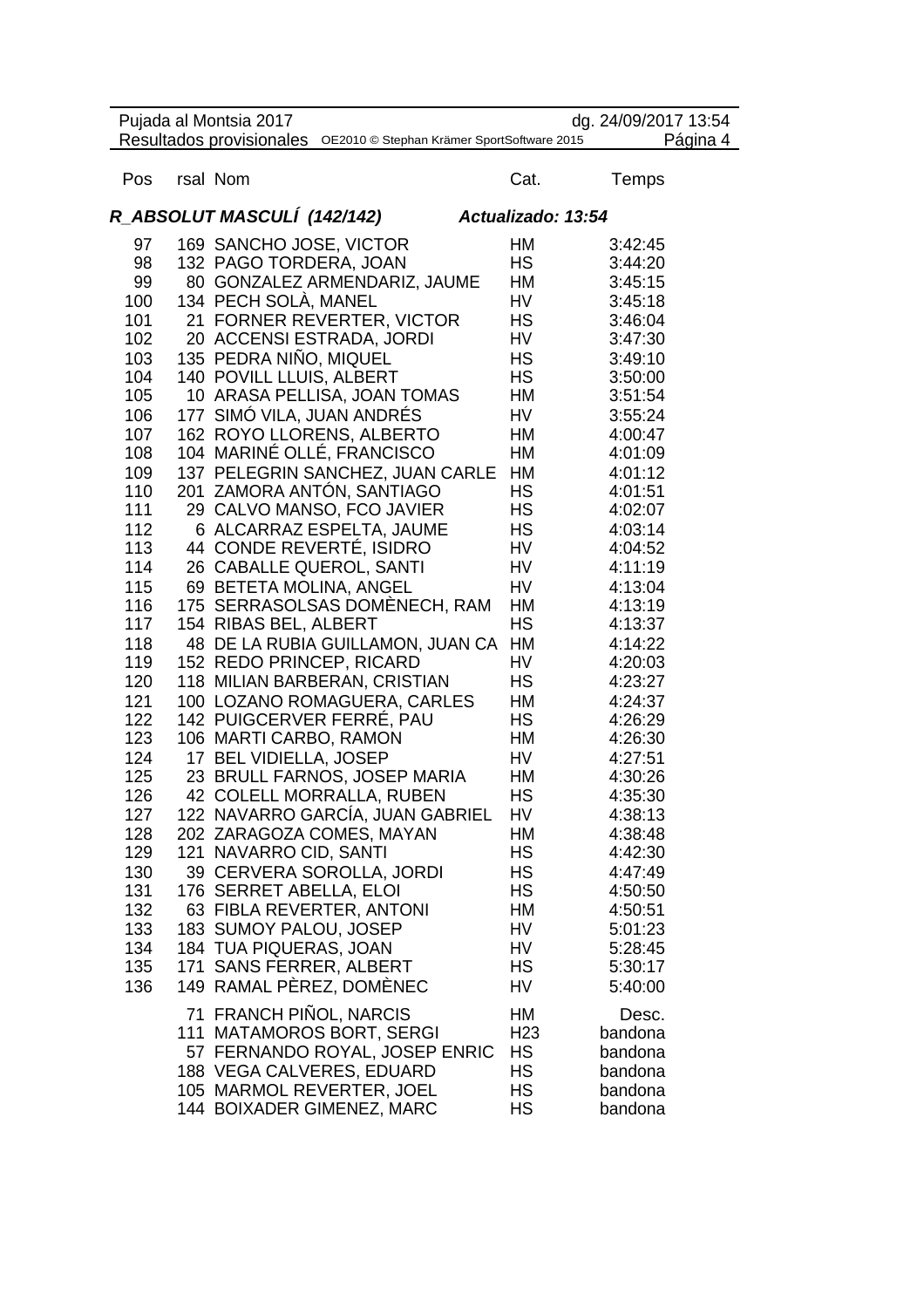|     | Pujada al Montsia 2017<br>Resultados provisionales OE2010 © Stephan Krämer SportSoftware 2015 |                    | dg. 24/09/2017 13:54<br>Página 5 |
|-----|-----------------------------------------------------------------------------------------------|--------------------|----------------------------------|
| Pos | rsal Nom                                                                                      | Cat.               | Temps                            |
|     | R JÚNIOR FEMENÍ (2/2)                                                                         | Actualizado: 13:54 |                                  |
|     | 92 LLAGOSTERA MAGRANS, MARTA<br>66 FOLQUÉ ALCOVERRO, CARME                                    | DJ.<br>D.I         | 1:57:12<br>2:48:13               |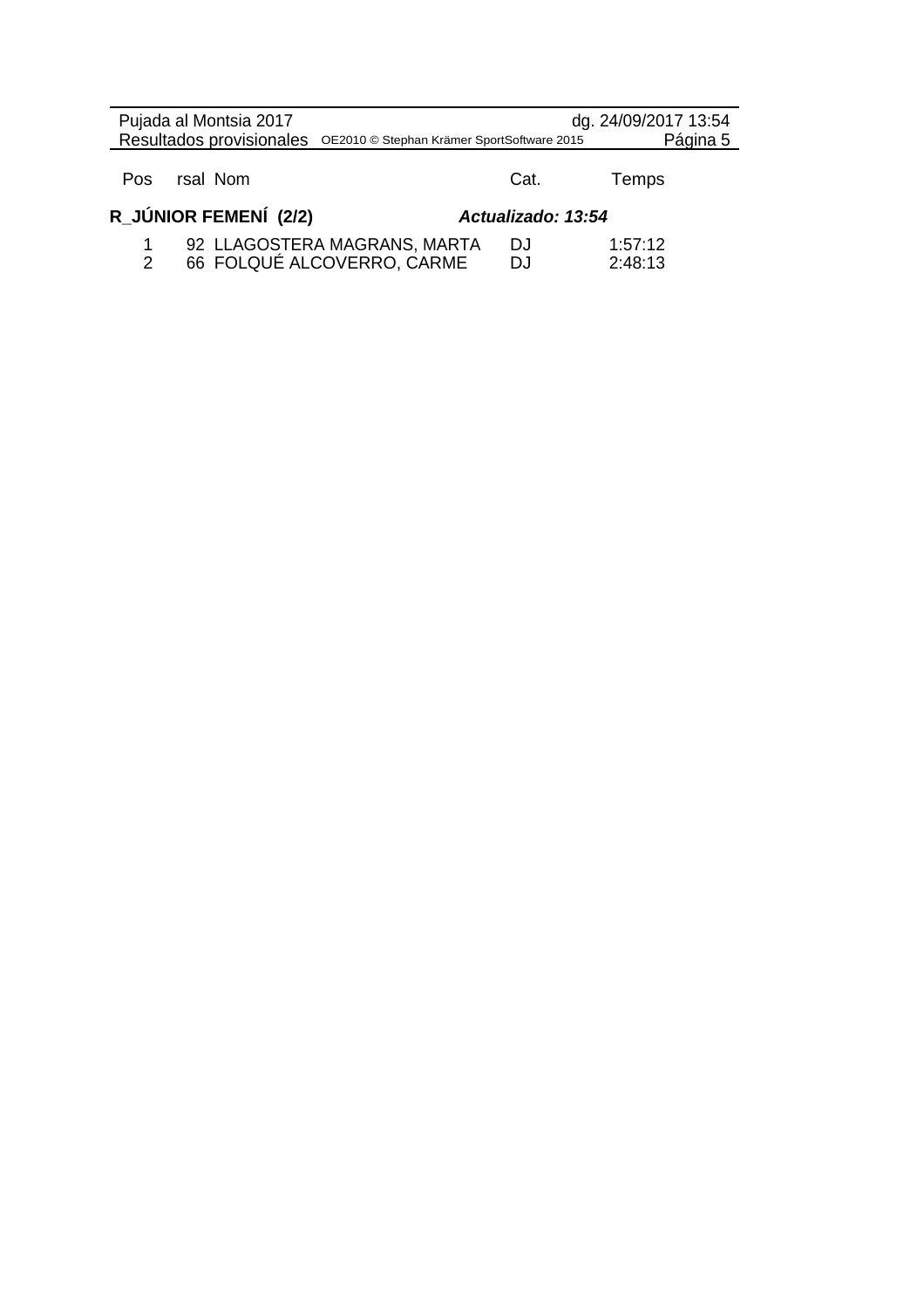| Pujada al Montsia 2017<br>Resultados provisionales OE2010 © Stephan Krämer SportSoftware 2015 |  |                           |                            | dg. 24/09/2017 13:54 | Página 6           |  |
|-----------------------------------------------------------------------------------------------|--|---------------------------|----------------------------|----------------------|--------------------|--|
| Pos.                                                                                          |  | rsal Nom                  |                            | Cat.                 | Temps              |  |
|                                                                                               |  | R_JÚNIOR MASCULÍ (2/2)    |                            | Actualizado: 13:54   |                    |  |
| 2                                                                                             |  | 197 VILCHES GARRETA, JULI | 84 GUINOVART COLOM, SALOMÓ | HJ<br>HJ             | 1:31:06<br>1:31:07 |  |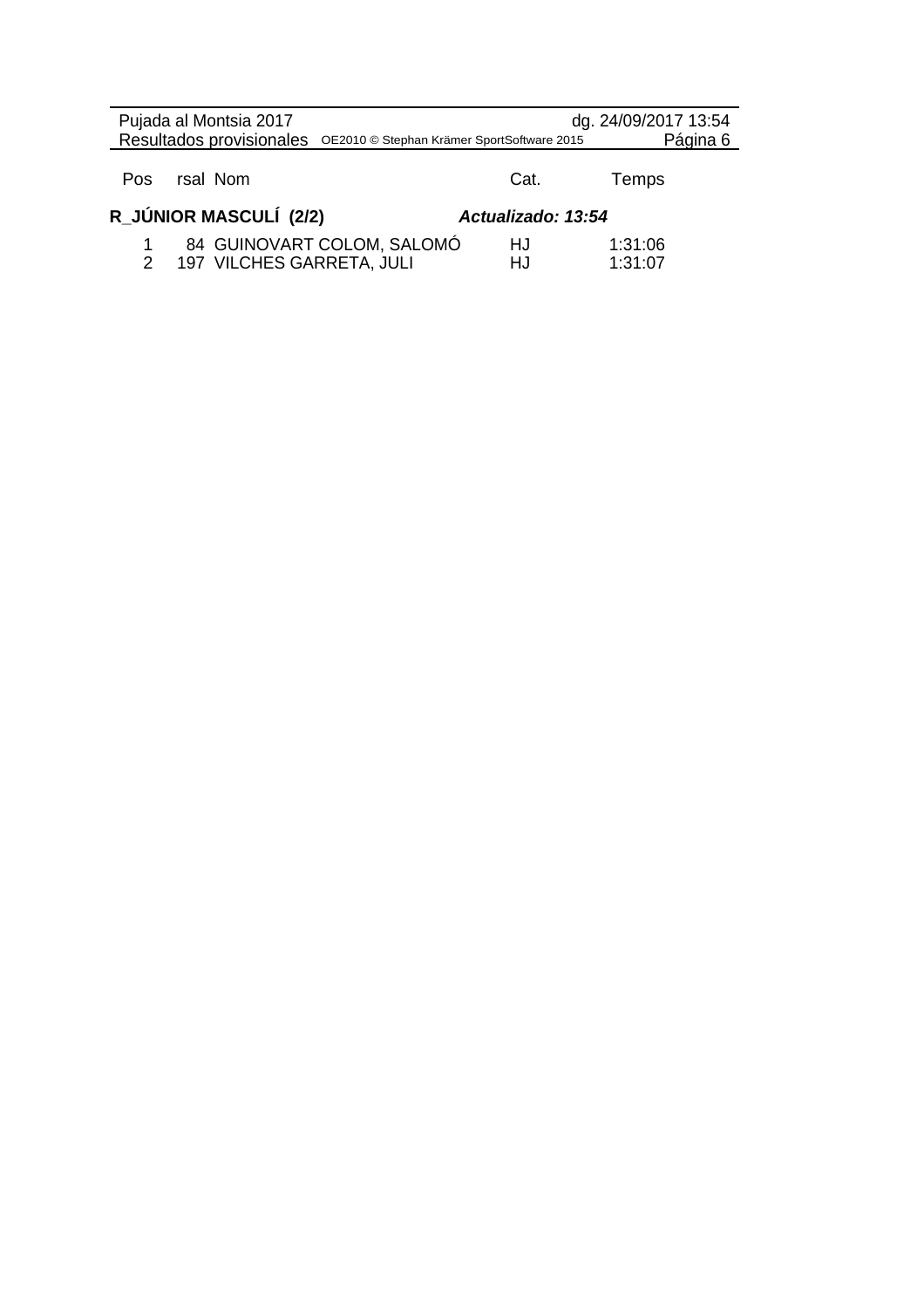| Pujada al Montsia 2017<br>Resultados provisionales OE2010 © Stephan Krämer SportSoftware 2015 |                    | dg. 24/09/2017 13:54<br>Página 7 |
|-----------------------------------------------------------------------------------------------|--------------------|----------------------------------|
| rsal Nom<br><b>Pos</b>                                                                        | Cat.               | Temps                            |
| R_CADET FEMENÍ (2/2)                                                                          | Actualizado: 13:54 |                                  |
| 58 FERRÉ NAVARRO, ANNA<br>110 ACCENSI PELLISA, AIDA                                           | DC<br>DC           | 1:42:51<br>1:53:39               |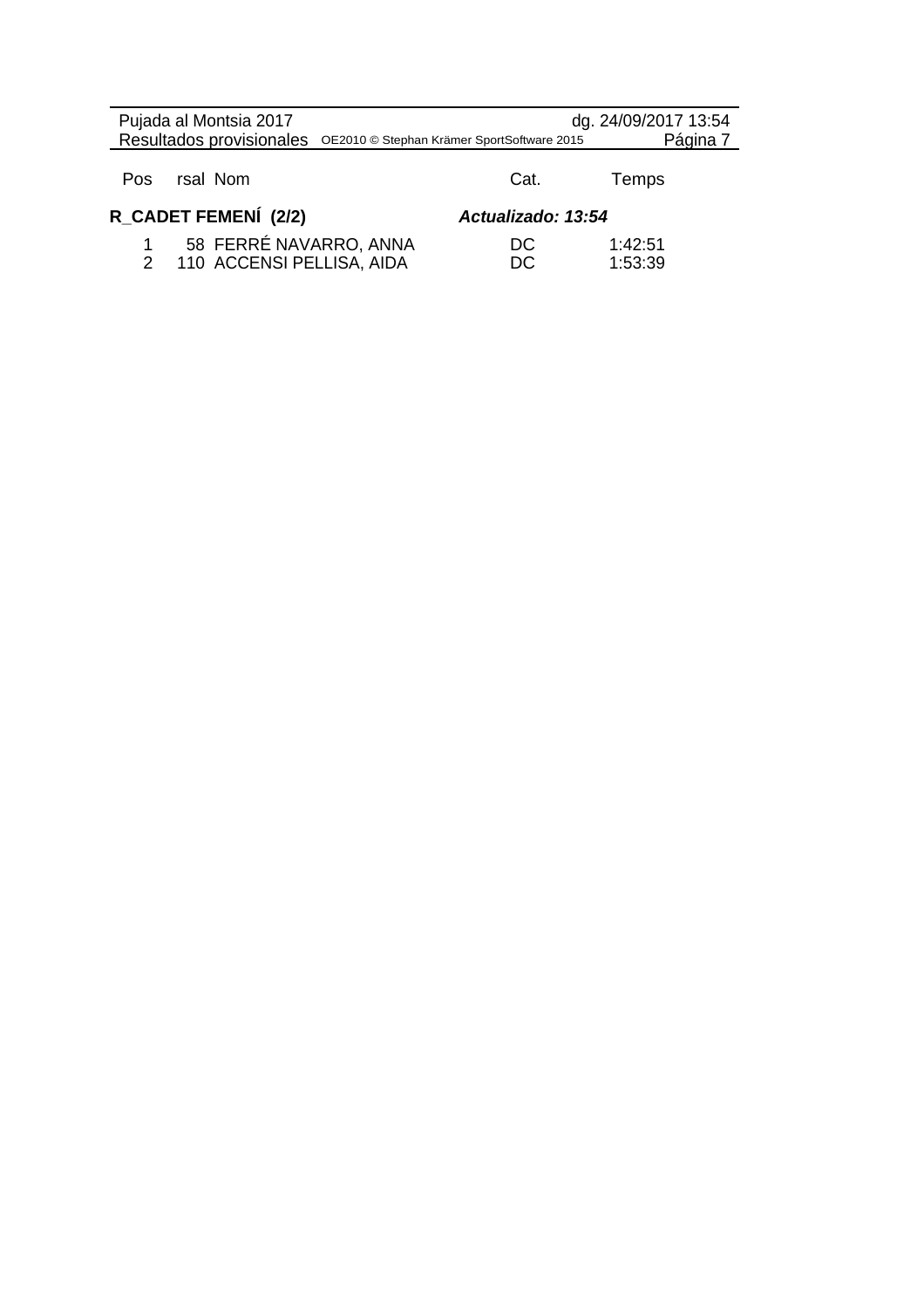| Pujada al Montsia 2017<br>Resultados provisionales |  | dg. 24/09/2017 13:54<br>Página 8<br>OE2010 © Stephan Krämer SportSoftware 2015 |           |         |
|----------------------------------------------------|--|--------------------------------------------------------------------------------|-----------|---------|
|                                                    |  | rsal Nom                                                                       |           |         |
| Pos                                                |  |                                                                                | Cat.      | Temps   |
| R_CADET MASCULÍ (9/9)<br>Actualizado: 13:54        |  |                                                                                |           |         |
|                                                    |  | 124 NUENO MONTOLIO, MARC                                                       | HC        | 1:06:47 |
| 2                                                  |  | 18 BELTRAN MARTINEZ-AGUADO, RA                                                 | <b>HC</b> | 1:07:29 |
| 3                                                  |  | 27 CABALLERIA GÓMEZ, RAMON                                                     | HС        | 1:09:31 |
| 4                                                  |  | 194 VIDAL GARCIA, JORDI                                                        | <b>HC</b> | 1:10:12 |
| 5                                                  |  | 102 MARGALEF GRIFOL, MAGÍ                                                      | <b>HC</b> | 1:14:13 |
| 6                                                  |  | 181 SUBIRATS GIL, JOSEP                                                        | <b>HC</b> | 1:18:59 |
| 7                                                  |  | 86 GUTIERREZ EXPOSITO, RUBEN                                                   | HC        | 1:30:00 |
| 8                                                  |  | 94 LLETI BERTOMEU, ERIC                                                        | HС        | 1:31:47 |
| 9                                                  |  | 62 FIBLA CARREÑO, MARC                                                         | HC        | 1:35:40 |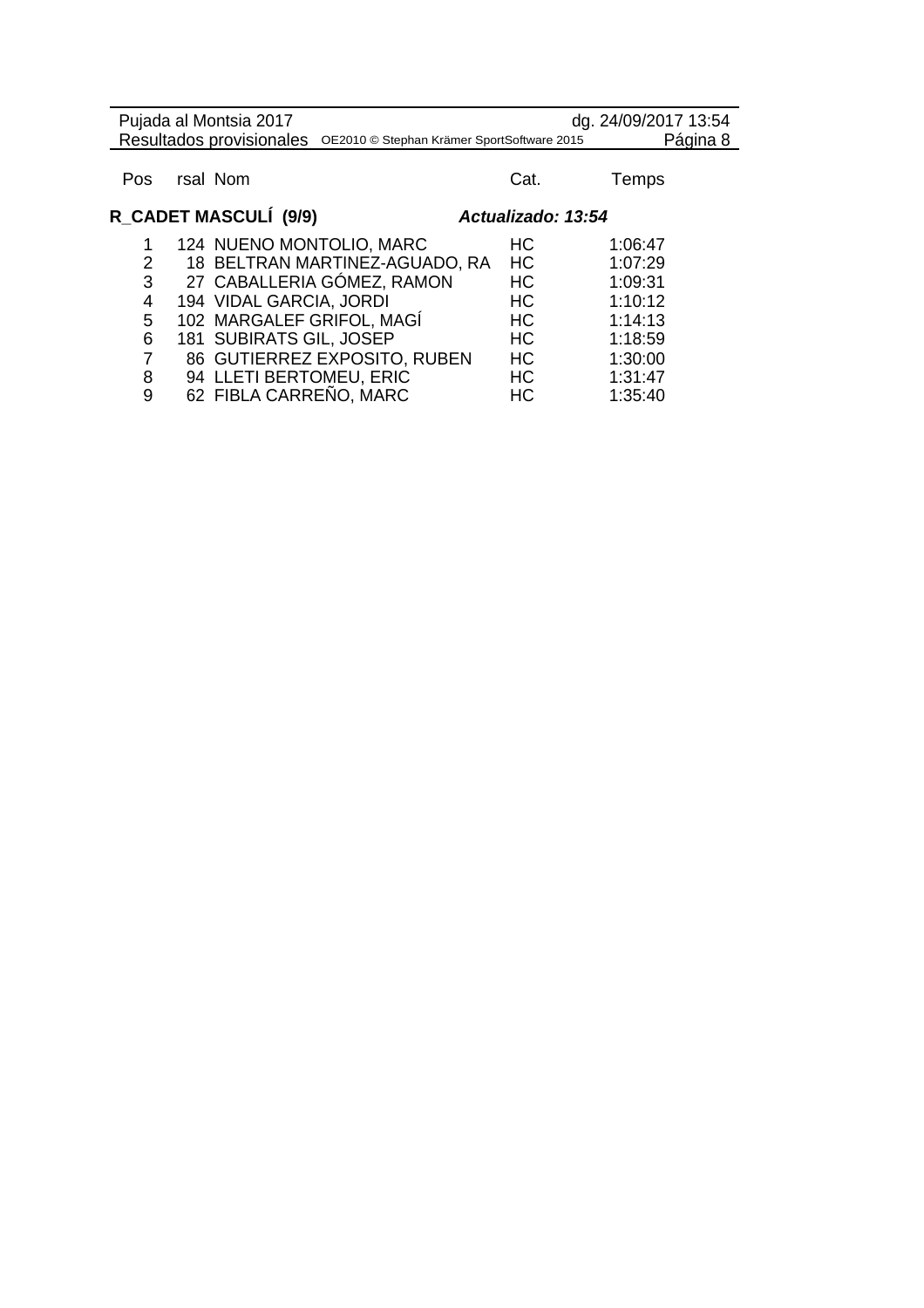|                 | Pujada al Montsia 2017<br>Resultados provisionales OE2010 © Stephan Krämer SportSoftware 2015 |                    | dg. 24/09/2017 13:54<br>Página 9 |
|-----------------|-----------------------------------------------------------------------------------------------|--------------------|----------------------------------|
| Pos             | rsal Nom                                                                                      | Cat.               | Temps                            |
|                 | R_MARXA POPULAR (254/263)                                                                     | Actualizado: 13:54 |                                  |
| 1               | 1108 RIERA I CAIRE, ALBERT                                                                    | M                  | 58:47                            |
| $\overline{2}$  | 1097 PELEGRIN REDON, TONI                                                                     | M                  | 59:24                            |
| 3               | 1594 FEBRER CARDONA, MIGUEL                                                                   | M                  | 1:03:18                          |
| 4               | 1561 RUIZ SERRANO, JUSTINO                                                                    | M                  | 1:03:36                          |
| 5               | 1092 OBIOL PEDROL, ENRIC                                                                      | M                  | 1:03:39                          |
| 6               | 1168 FEBRER FERRERES, IVAN                                                                    | M                  | 1:05:17                          |
| $\overline{7}$  | 1059 GARCIA VILLAR, JORDI                                                                     | M                  | 1:06:44                          |
| 8               | 1033 CID REVERTER, LAIA                                                                       | M                  | 1:07:12                          |
| 9               | 1035 COLELL CASTELLS, VICTOR                                                                  | M                  | 1:07:15                          |
| 10              | 1536 MARZÀ PLA, XAVI                                                                          | M                  | 1:08:36                          |
| 11              | 1044 FIBLA AGUILO, ORIOL<br>1555 QUINZÀ SEGARRA, POL                                          | M<br>M             | 1:08:46                          |
| 12 <sub>2</sub> |                                                                                               | M                  | 1:09:16                          |
| 13<br>14        | 1141 ARNEDO ROMERO, FELIPE<br>1591 SANCHO FERER, PAU                                          | М                  | 1:09:45<br>1:10:22               |
| 15              | 1139 ALONSO MATAMOROS, RICARD                                                                 | М                  | 1:10:27                          |
| 16              | 1111 ROSELLO BELTRI, ENRIQUE                                                                  | М                  | 1:11:07                          |
| 17              | 1101 QUERALT QUERALT, OSCAR                                                                   | М                  | 1:11:20                          |
| 18              | 1098 PEÑA RIUS, GUILLEM                                                                       | М                  | 1:11:25                          |
| 19              | 1129 TOMAS PASCUAL, XAVI                                                                      | М                  | 1:11:32                          |
| 20              | 1052 GARCIA BALAGUER, BENJAMIN                                                                | M                  | 1:11:40                          |
| 21              | 1022 BRULL ALBIOL, GINA                                                                       | M                  | 1:12:30                          |
| 22              | 1114 SALVADÓ VALLS, OSCAR                                                                     | M                  | 1:14:51                          |
| 23              | 1118 SANCHO FERRE, ANDREA                                                                     | M                  | 1:14:59                          |
| 24              | 1569 SANZ CASTELL, RAUL                                                                       | M                  | 1:16:40                          |
| 25              | 1583 MOYA JUAN, ANDREU                                                                        | M                  | 1:16:44                          |
| 26              | 1110 ROIG CASTELL, EVA                                                                        | M                  | 1:18:28                          |
| 27              | 1122 SARRIO COLAS, LIDIA                                                                      | M                  | 1:18:30                          |
| 28              | 1076 MARQUEZ GARCIA, SILVIA                                                                   | M                  | 1:18:32                          |
| 29              | 1132 TORTA VILAVERT, DAVID                                                                    | M                  | 1:18:42                          |
| 30              | 1082 MATEOS CORDERO, ROBERTO                                                                  | M                  | 1:18:43                          |
| 31              | 1019 BONFILL CURTO, CINTA ROSA                                                                | М                  | 1:20:15                          |
| 32              | 1020 BORRÀS COLOMÉ, LLUIS                                                                     | М                  | 1:20:16                          |
| 33              | 1049 FONT, FITO                                                                               | М                  | 1:21:40                          |
| 34              | 1176 GALVAN IZQUIERDO, CRISTIAN                                                               | М                  | 1:22:51                          |
| 35              | 1023 BUESO MASIP, RICARDO                                                                     | М                  | 1:22:59                          |
| 36              | 1576 TODA MASDEU, ABEL                                                                        | М                  | 1:24:02                          |
| 37              | 1070 LANGE EBRI, ARTURO                                                                       | M                  | 1:24:21                          |
| 38              | 1107 REVERTER FORCADELL, JOAQUIM                                                              | M                  | 1:25:25                          |
| 39              | 1028 CARDONA, MERITXELL                                                                       | М                  | 1:25:27                          |
| 40              | 1029 CARDONA CERVERA, JESUS                                                                   | М                  | 1:25:29                          |
| 41              | 1093 OLIVER DAUNÉS, ROGER                                                                     | М                  | 1:25:35                          |
| 42<br>42        | 1558 RIVAS MIGUEL, MARIA JOSE<br>1526 LACARCEL CORTÉS, AITOR                                  | M<br>M             | 1:26:00                          |
| 44              |                                                                                               |                    | 1:26:00                          |
| 45              | 1009 ASPACHS MORRALLA, JOSE LUIS<br>1587 GAVALDA AGUAYO, SANDRA                               | М<br>М             | 1:26:33<br>1:26:38               |
| 46              | 1148 BELTRAN REVERTER, NÚRIA                                                                  | М                  | 1:27:14                          |
| 47              | 1179 GARCIA ESCOLIES, CARLES                                                                  | М                  | 1:27:16                          |
| 48              | 1011 BAJADOR BATALLA, ALEIX                                                                   | М                  | 1:28:31                          |
|                 |                                                                                               |                    |                                  |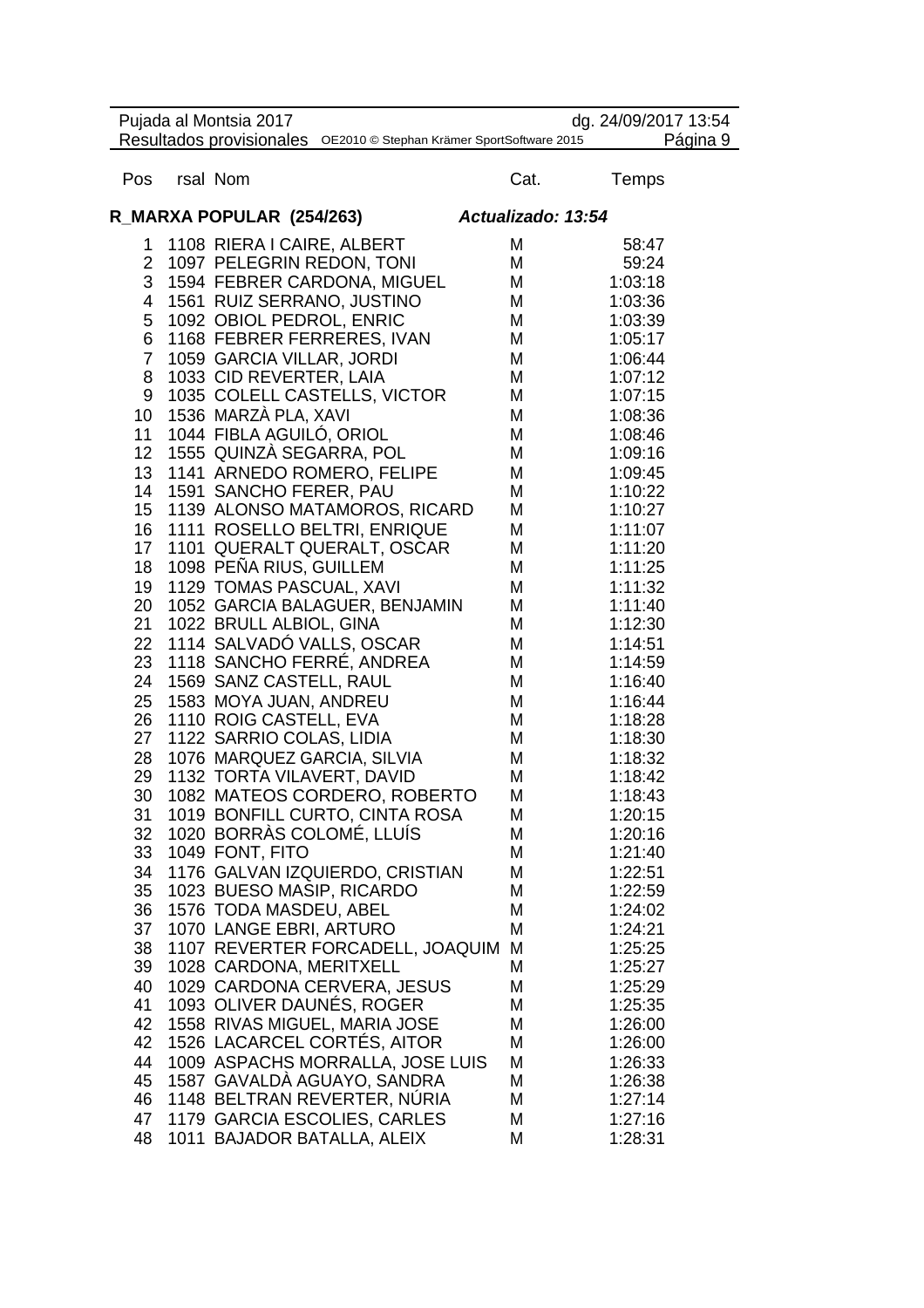|          | Pujada al Montsia 2017     | Resultados provisionales OE2010 @ Stephan Krämer SportSoftware 2015 |                    | dg. 24/09/2017 13:54<br>Página 10 |
|----------|----------------------------|---------------------------------------------------------------------|--------------------|-----------------------------------|
| Pos      | rsal Nom                   |                                                                     | Cat.               | Temps                             |
|          | R_MARXA POPULAR (254/263)  |                                                                     | Actualizado: 13:54 |                                   |
| 49       | 1012 BAJADOR GALIANA, DANI |                                                                     | M                  | 1:28:34                           |
| 50       |                            | 1580 CARDELLACH PANADÈS, NOEMÍ                                      | Μ                  | 1:28:38                           |
| 51       | 1574 SUBIRATS ABELLA, ANNA |                                                                     | Μ                  | 1:28:50                           |
| 52       | 1109 RODRÍGUEZ ADELL, IAN  |                                                                     | Μ                  | 1:29:33                           |
| 53       | 1031 CHAPA MELICH, VICTOR  |                                                                     | M<br>М             | 1:29:35                           |
| 54<br>55 |                            | 1041 FERNANDEZ CASADO, JUAN JOSÉ<br>1542 NAVARRO EXPÓSITO, DAVID    | M                  | 1:29:59<br>1:30:02                |
| 56       |                            | 1160 CRUSELLES BARRERA, ANNA                                        | M                  | 1:31:05                           |
| 57       |                            | 1026 CANONGIA DEL AGUILA, CARLA                                     | М                  | 1:31:08                           |
| 58       | 1178 GARCÍA CARDONA, PAU   |                                                                     | M                  | 1:31:21                           |
| 59       |                            | 1165 DUATIS TARREGA, MARIA                                          | М                  | 1:31:26                           |
| 59       |                            | 1115 SANCHEZ BORDES, STEFAN                                         | М                  | 1:31:26                           |
| 61       |                            | 1103 QUEROL VILLARROYA, CRISTIAN                                    | M                  | 1:31:28                           |
| 62       |                            | 1008 ARANDIGOYEN DE MIGUEL, JOSE L                                  | M                  | 1:31:55                           |
| 63       |                            | 1527 LOPEZ JUAN, JUAN CARLOS                                        | М                  | 1:32:13                           |
| 64       | 1047 FIBLA SANCHO, SANDRA  |                                                                     | М                  | 1:32:30                           |
| 65       |                            | 1188 GONZALEZ MORENO, FRAN                                          | М<br>M             | 1:33:01                           |
| 66<br>67 | 1100 QUERALT BORT, EMMA    | 1034 CLARAMUNT AGUAYO, CARLOS                                       | М                  | 1:33:26<br>1:33:33                |
| 68       |                            | 1581 MARTOS REDÓ, IOLANDA                                           | М                  | 1:34:07                           |
| 69       | 1590 FIBLA FORNOS, JOSEP   |                                                                     | М                  | 1:34:09                           |
| 70       | 1586 FIBLA FORCADELL, AIDA |                                                                     | М                  | 1:34:32                           |
| 71       | 1138 ALCÁNTARA, NURIA      |                                                                     | М                  | 1:34:53                           |
| 72       |                            | 1084 MIRANDA MARTINS, MARIA ANTONI                                  | М                  | 1:35:22                           |
| 73       | 1181 GARCIA VIDAL, MIQUEL  |                                                                     | M                  | 1:35:45                           |
| 74       |                            | 1534 MARTORELL MATAMOROS, PAU                                       | М                  | 1:36:17                           |
| 75       |                            | 1535 MARTORELL RUBIO, JORDI                                         | М                  | 1:36:20                           |
| 76<br>77 | 1142 AYZA SANTANA, RAMON   |                                                                     | M<br>M             | 1:36:24                           |
| 78       | 1578 VILA BOLZ, LAURA      | 1521 GUAZHIMA VICENTE, CARINA                                       | M                  | 1:37:47<br>1:38:22                |
| 79       |                            | 1522 GUAZHIMA VICENTE, TATIANA                                      | Μ                  | 1:38:23                           |
| 80       |                            | 1072 LLOMBART VALLDEPÉREZ, MARIA                                    | M                  | 1:40:09                           |
| 81       |                            | 1095 PALACSI BANERLE, JUAN JOSE                                     | М                  | 1:40:12                           |
| 82       |                            | 1548 PANISELLO MARTINEZ, POL                                        | M                  | 1:40:25                           |
| 83       | 1585 AGUSTIN FIBLA, BERTA  |                                                                     | Μ                  | 1:40:44                           |
| 83       | 1169 FIBLA FERRER, MIREIA  |                                                                     | Μ                  | 1:40:44                           |
| 85       |                            | 1584 AGUSTIN NOLLA, JUAN JOSÉ                                       | M                  | 1:40:48                           |
| 86       | 1073 LLORCA AGUILÓ, LAIA   |                                                                     | Μ                  | 1:41:29                           |
| 87       | 1043 FIBLA AGUILÓ, ALBA    |                                                                     | Μ                  | 1:41:31                           |
| 88<br>89 |                            | 1131 TORRENT BELTRAN, JAVIER<br>1190 GRAU NAVARRO, MARIA JESÚS      | M<br>М             | 1:42:06<br>1:42:08                |
| 90       |                            | 1563 SANCHO MAGALLON, JORDI                                         | М                  | 1:42:11                           |
| 91       |                            | 1005 ALCALA SORRIBES, FABIAN                                        | М                  | 1:42:26                           |
| 92       |                            | 1540 MOYA FORCADELL, CLARA                                          | М                  | 1:42:32                           |
| 93       |                            | 1150 BORRÀS MARGALEF, CRISTINA                                      | М                  | 1:42:36                           |
| 94       |                            | 1593 ECHEVERRÍA GARCÍA, JOSÉ JAVIE                                  | M                  | 1:43:25                           |
| 95       |                            | 1037 DE LA VEGA ROYO, CINTA                                         | M                  | 1:43:27                           |
| 96       | 1539 MORON BORT, ROBERT    |                                                                     | M                  | 1:43:29                           |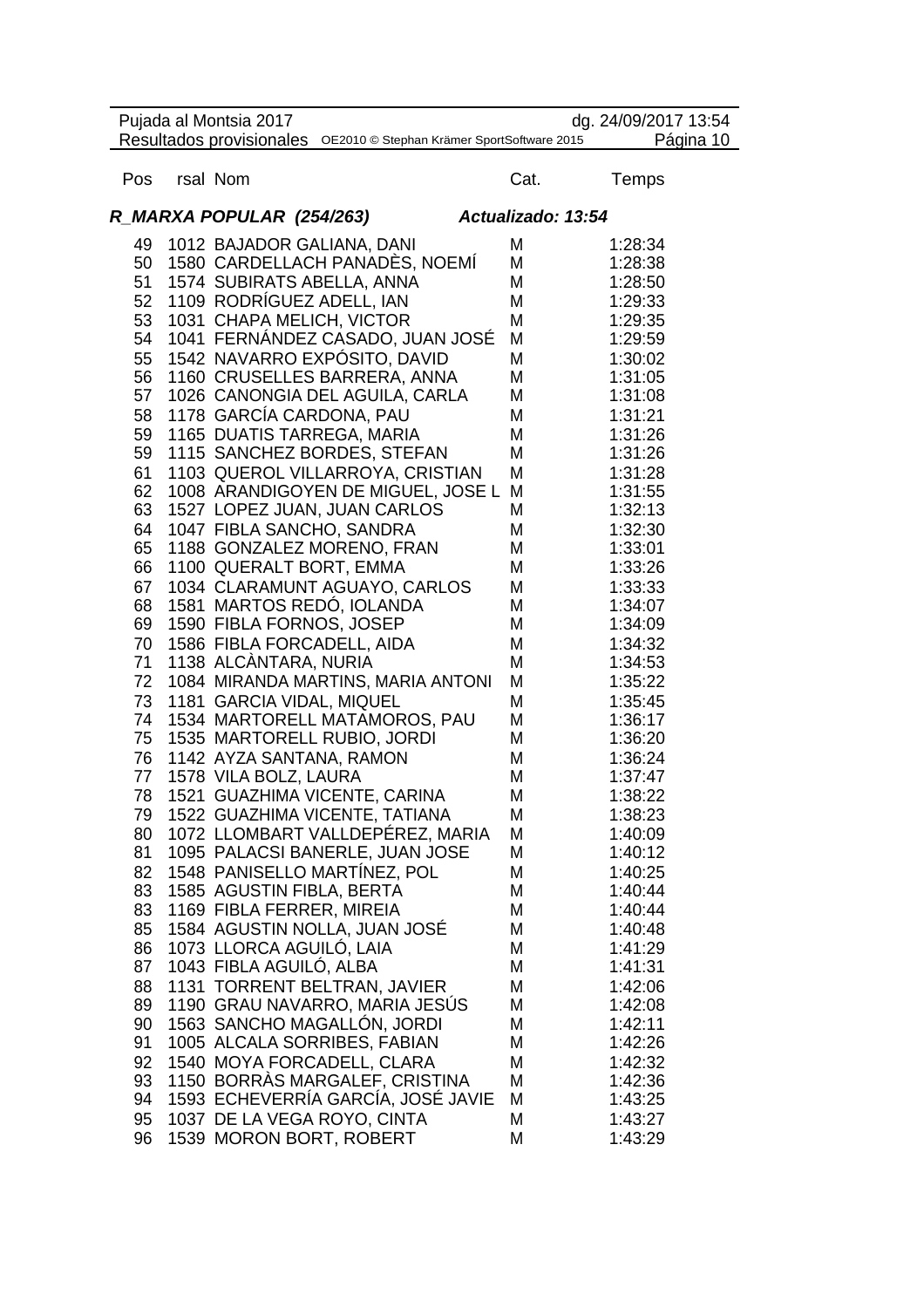|     | Pujada al Montsia 2017                                              |                    | dg. 24/09/2017 13:54 |
|-----|---------------------------------------------------------------------|--------------------|----------------------|
|     | Resultados provisionales OE2010 © Stephan Krämer SportSoftware 2015 |                    | Página 11            |
| Pos | rsal Nom                                                            | Cat.               | Temps                |
|     |                                                                     |                    |                      |
|     | R_MARXA POPULAR (254/263)                                           | Actualizado: 13:54 |                      |
| 97  | 1032 CHIMENO BORT, ALEX                                             | M                  | 1:43:31              |
| 98  | 1030 CENTELLES VILA, M.CARMEN                                       | M                  | 1:43:52              |
| 99  | 1015 BELTRAN GUARDIOLA, ISABEL REY M                                |                    | 1:43:56              |
| 100 | 1152 CARBÓ SEBASTIÀ, CRISTINA                                       | М                  | 1:44:01              |
| 101 | 1067 JURADO SANCHO, JORDI                                           | Μ                  | 1:44:21              |
| 102 | 1024 CABANES BALANZA, SOFIA                                         | М                  | 1:44:22              |
| 103 | 1105 RECIO LLUCH, DAYANA                                            | M                  | 1:44:24              |
| 104 | 1042 FERRÉ REVERTE, SISCO                                           | M                  | 1:44:29              |
| 104 | 1004 ALBARRACÍN GONZÁLEZ, VANESSA M                                 |                    | 1:44:29              |
| 106 | 1164 DIMITRYU, MANU                                                 | М                  | 1:45:37              |
| 106 | 1529 LOPEZ VILAROEL, DAVID                                          | M                  | 1:45:37              |
| 108 | 1537 MARZA PLA, DAVID                                               | M                  | 1:45:40              |
| 109 | 1010 ASPACHS SUBIRATS, SERGI                                        | М                  | 1:45:47              |
| 110 | 1175 FORCADELL GEIRA, JOSEP                                         | М                  | 1:46:04              |
| 110 | 1158 CHILLIDA SUBIRATS, ALEIX                                       | М                  | 1:46:04              |
| 112 | 1057 GARCIA QUEROL, AGUSTI                                          | М                  | 1:46:11              |
| 113 | 1036 CUESTA DEL ANGEL, CONCEPCIO                                    | M                  | 1:46:12              |
| 114 | 1039 DELGADO MARTINEZ-AGUADO, SE                                    | М                  | 1:46:33              |
| 115 | 1056 GARCIA JUAN, FIDEL                                             | M                  | 1:46:37              |
| 116 | 1171 FIBLA SOLA, LORENA                                             | М                  | 1:46:48              |
| 117 | 1598 MINGO MOLINA, MONTSERRAT                                       | М                  | 1:46:56              |
| 118 | 1053 GARCIA DOMINGO, JUAN                                           | M                  | 1:48:15              |
| 119 | 1116 SANCHO, CRISTINA                                               | M                  | 1:48:18              |
| 120 | 1017 BERTOMEU GONZÁLEZ, KILIAN                                      | М                  | 1:49:12              |
| 121 | 1545 OLIVA PALAU, NOÉ                                               | M                  | 1:50:31              |
| 122 | 1564 SANCHO PLA, MAR                                                | M                  | 1:50:41              |
| 123 | 1549 PLA BELTRAN, CRISTINA                                          | M                  | 1:50:42              |
| 124 | 1546 PALAU SEBASTIÀ, SILVIA                                         | М                  | 1:50:44              |
| 125 | 1550 PLA BELTRAN, MARI CARMEN                                       | M                  | 1:50:45              |
| 126 | 1040 DONÉS BALADA, JOSEP                                            | M                  | 1:50:46              |
| 127 | 1572 SOLER FIBLA, ALEIX                                             | М                  | 1:50:48              |
| 128 | 1570 SOLER FIBLA, IMMACULADA                                        | М                  | 1:50:51              |
| 129 | 1063 GÓMEZ BERGA, BEATRIZ                                           | М                  | 1:50:52              |
| 130 | 1523 JOSÉ FIBLA, VICKY                                              | M                  | 1:51:46              |
| 130 | 1045 FIBLA GONZÁLEZ, IVET                                           | M                  | 1:51:46              |
| 132 | 1161 CRUSELLES BARRERA, TERE                                        | М                  | 1:51:48              |
| 133 | 1177 GARCIA BORT, ALBA                                              | M                  | 1:53:50              |
| 134 | 1079 MARTINEZ-AGUADO FUENTES, CA                                    | M                  | 1:54:23              |
| 135 | 1064 GÓMEZ MUÑOZ, ALEXANDRA                                         | М                  | 1:56:21              |
| 136 | 1582 RIVILLAS MELLADO, MANUEL                                       | Μ                  | 1:56:23              |
| 137 | 1113 SALAS CORRALES, ISABEL                                         | М                  | 1:57:16              |
| 138 | 1112 SALAS CORRALES, MARI                                           | М                  | 1:57:25              |
| 139 | 1002 ADELL GONZALEZ, HERNAN                                         | М                  | 1:58:36              |
| 140 | 1544 NOYA VILLALONGA, EDUARD                                        | М                  | 1:59:53              |
| 141 | 1180 GARCIA GONZALEZ, CATALINA                                      | М                  | 2:00:04              |
| 142 | 1562 SALVADO SANCHO, JAN                                            | М                  | 2:00:13              |
| 142 | 1159 COMI, IVAN                                                     | М                  | 2:00:13              |
| 144 | 1556 REVERTER REVERTER, ÈRIC                                        | М                  | 2:00:17              |
|     |                                                                     |                    |                      |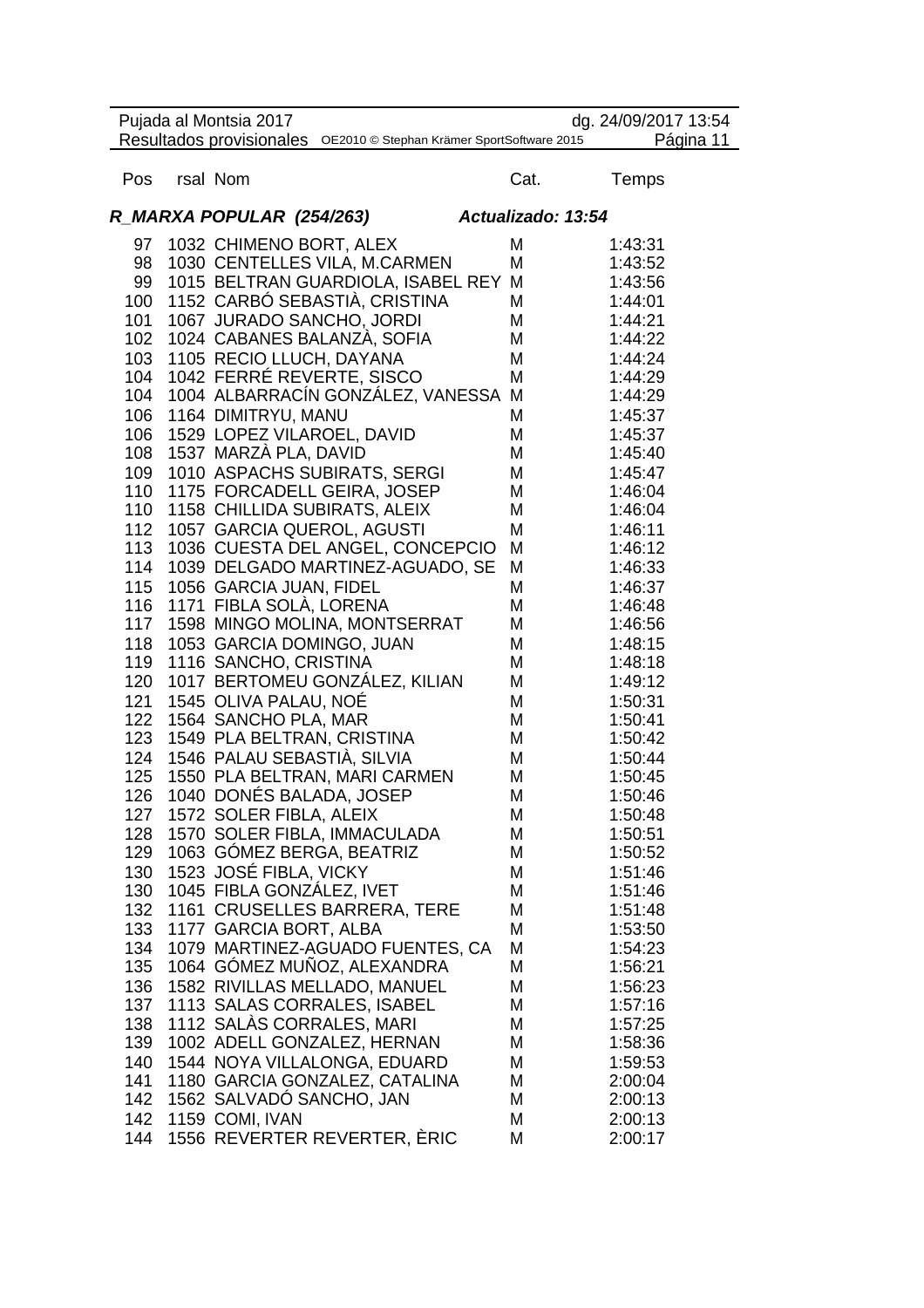|            | Pujada al Montsia 2017     |                                                                     |                    | dg. 24/09/2017 13:54 |
|------------|----------------------------|---------------------------------------------------------------------|--------------------|----------------------|
|            |                            | Resultados provisionales OE2010 © Stephan Krämer SportSoftware 2015 |                    | Página 12            |
| Pos        | rsal Nom                   |                                                                     | Cat.               | Temps                |
|            | R_MARXA POPULAR (254/263)  |                                                                     | Actualizado: 13:54 |                      |
|            |                            | 145 1007 ALOGUIN MASIA, FERNANDO                                    | M                  | 2:00:18              |
|            |                            | 146 1086 MONLLAU MAYOR, IGNASI                                      | M                  | 2:00:21              |
|            |                            | 147 1577 VALLS SOBREROCA, ROSA MARI                                 | M                  | 2:00:29              |
| 148        | 1162 DELGADO BOIX, AGNÉS   |                                                                     | M                  | 2:01:00              |
| 149        | 1167 ESTEVE ROYO, JOAN     |                                                                     | M                  | 2:01:02              |
| 150        |                            | 1027 CARCELEN VALIENTE, MIGUEL                                      | M                  | 2:01:22              |
| 151        | 1134 VIURA SOLER, MONTSE   |                                                                     | M                  | 2:01:31              |
| 151        |                            | 1085 MOLINA SANCHEZ, TERESA                                         | M                  | 2:01:31              |
| 153        |                            | 1163 DIDOUH MIGUEL, ANGELS                                          | M                  | 2:04:26              |
| 154        | 1185 GIL MARSAL, CARME     |                                                                     | M                  | 2:04:27              |
| 155        | 1554 QUERALT BORT, MARIA   |                                                                     | M                  | 2:04:29              |
| 156        | 1596 VILLALONGA SANZ, EYRA |                                                                     | M                  | 2:05:13              |
| 157        | 1121 SANZ AGUIRRE, EVELYN  |                                                                     | M                  | 2:05:15              |
| 158        | 1104 RAGA ALIFONSO, LLUC   |                                                                     | М                  | 2:05:30              |
| 159        | 1069 LABERNIA FERRE, CINTA |                                                                     | M                  | 2:06:32              |
| 160        |                            | 1538 MATAMOROS SANCHO, MARIA TER                                    | M                  | 2:06:33              |
| 161        |                            | 1046 FIBLA MORENO, VANESSA                                          | М                  | 2:06:48              |
| 162        |                            | 1014 BELTRAN FABREGAT, ALEXANDRA                                    | M                  | 2:06:50              |
| 163        | 1077 MARTÍNEZ DÍAZ, ÓSCAR  |                                                                     | М                  | 2:06:52              |
| 164        | 1018 BLAYA SANCHO, MATI    |                                                                     | M                  | 2:06:56              |
| 164        |                            | 1260 ROCA BALADA, IKER FRANCESC                                     | M                  | 2:06:56              |
| 166        |                            | 1128 TOMÀS MINGUET, SANDRA                                          | M                  | 2:06:58              |
| 167        |                            | 1140 AMORÓS SANCHO, EMMA                                            | M                  | 2:07:50              |
| 168        |                            | 1600 RECIO EXPOSITO, ANTONIO                                        | M                  | 2:08:19              |
| 169        | 1597 RECIO PUIG, JOEL      |                                                                     | M                  | 2:08:22              |
| 170        | 1099 PEPIOL GARCIA, XAVIER |                                                                     | M                  | 2:10:08              |
| 171        | 1573 SOLER GOMEZ, TOMÀS    |                                                                     | M                  | 2:10:22              |
| 172        |                            | 1170 FIBLA SANZ, IMMACULADA                                         | M                  | 2:10:24              |
| 173        | 1058 GARCÍA SÁNCHEZ, ANA   |                                                                     | M                  | 2:11:08              |
| 174        |                            | 1055 GARCÍA GARCÍA, MERCHE                                          | M                  | 2:11:13              |
| 175        | 1068 KIRDJAIKINA, SVETLANA |                                                                     | M                  | 2:11:31              |
| 176<br>177 | 1531 LUCAS JARDÍ, DAVID    | 1530 LUCAS JARDÍ, MARIA EUGENIA                                     | M<br>М             | 2:11:49              |
|            |                            | 1559 RIVAS MONTERO, JUAN JOSE                                       |                    | 2:11:50              |
| 178<br>179 | 1117 SANCHO CABALLÉ, EVA   |                                                                     | М<br>M             | 2:11:51<br>2:12:22   |
| 180        |                            | 1054 GARCIA ESTRADA, LAURA                                          | M                  | 2:12:25              |
| 181        | 1143 BALADA ROS, ENEIDA    |                                                                     | М                  | 2:12:32              |
| 181        | 1575 TENA ARMENGOL, LLUIS  |                                                                     | М                  | 2:12:32              |
| 183        |                            | 1126 TENA ARMENGOD, CARLOS                                          | M                  | 2:12:35              |
| 184        |                            | 1025 CANALS GUIMERÀ, NOELIA                                         | Μ                  | 2:12:36              |
| 185        | 1127 TENA CANALS, JÚLIA    |                                                                     | Μ                  | 2:12:38              |
| 186        |                            | 1050 FORCADA CALVET, MONICA                                         | М                  | 2:12:56              |
| 187        |                            | 1174 FORCADA CALVET, MARIA JOSE                                     | М                  | 2:13:00              |
| 188        | 1187 GOMEZ OBON, ELIA      |                                                                     | М                  | 2:13:26              |
| 189        |                            | 1090 NAVARRO CARRETERO, SUSANA                                      | M                  | 2:13:29              |
| 190        |                            | 1087 MONTANES AGUSTENCH, IRINA                                      | М                  | 2:13:31              |
| 191        |                            | 1065 GRAU REVERTÉ, ROSANNA                                          | M                  | 2:15:19              |
| 192        | 1021 BORT SANCHO, MIREIA   |                                                                     | М                  | 2:15:23              |
|            |                            |                                                                     |                    |                      |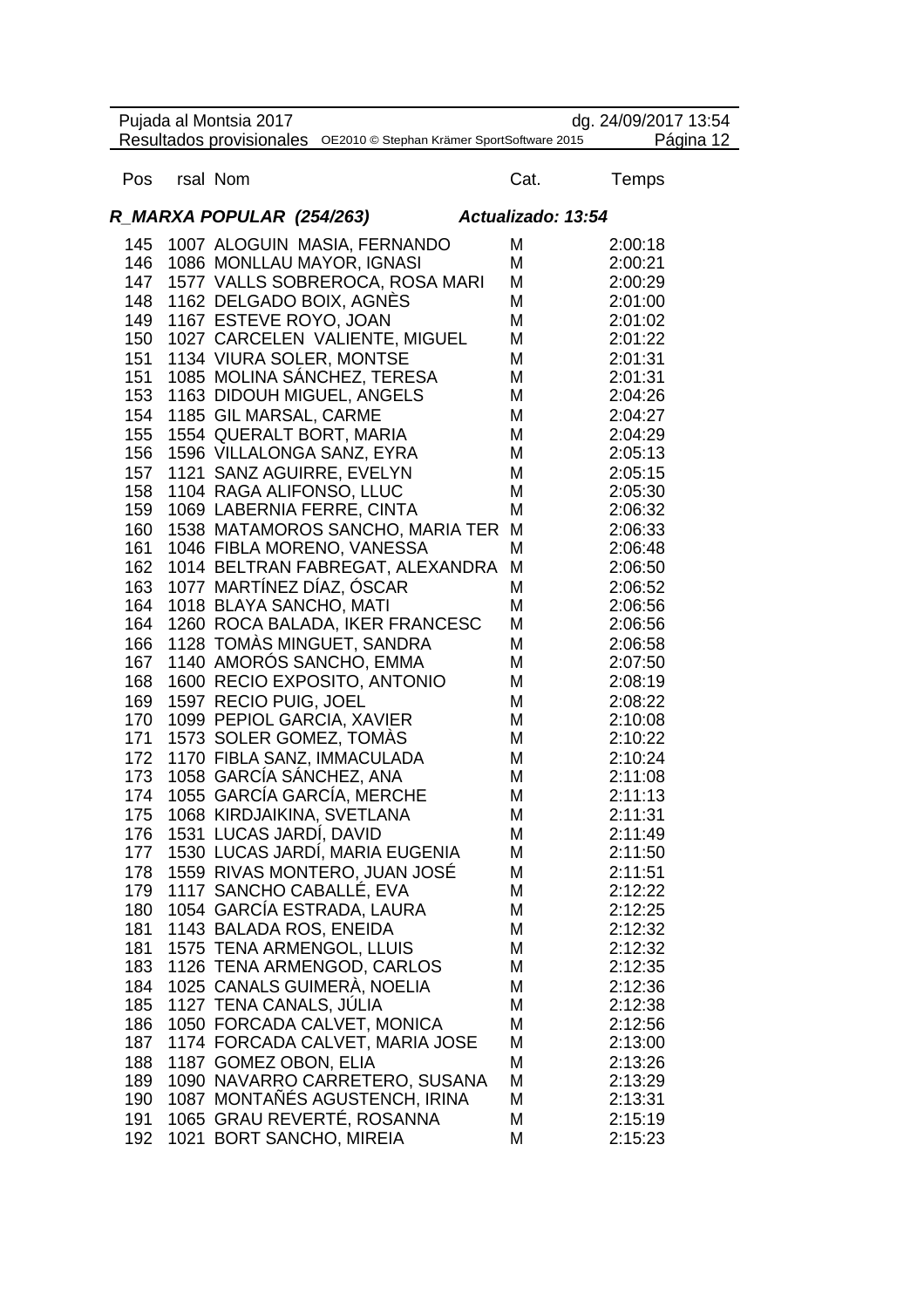| Pujada al Montsia 2017<br>dg. 24/09/2017 13:54                                   |  |                             |                                   |      |         |  |  |  |
|----------------------------------------------------------------------------------|--|-----------------------------|-----------------------------------|------|---------|--|--|--|
| Resultados provisionales OE2010 @ Stephan Krämer SportSoftware 2015<br>Página 13 |  |                             |                                   |      |         |  |  |  |
| Pos                                                                              |  | rsal Nom                    |                                   | Cat. | Temps   |  |  |  |
| Actualizado: 13:54<br>R_MARXA POPULAR (254/263)                                  |  |                             |                                   |      |         |  |  |  |
|                                                                                  |  |                             | 193 1147 BELTRAN MARMAÑA, LAURA   | M    | 2:16:24 |  |  |  |
| 193                                                                              |  |                             | 1552 PRIETO MARMOL, CONCHI        | M    | 2:16:24 |  |  |  |
| 195                                                                              |  |                             | 1189 GRAU ESTELLER, YOLANDA       | M    | 2:16:26 |  |  |  |
| 196                                                                              |  | 1060 GIL FERRÉ, DIEGO       |                                   | M    | 2:16:33 |  |  |  |
| 197                                                                              |  | 1066 ITARTE SOROLLA, ANNA   |                                   | M    | 2:16:34 |  |  |  |
| 198                                                                              |  | 1186 GISBERT VALLES, CINTA  |                                   | M    | 2:16:37 |  |  |  |
| 198                                                                              |  |                             | 1166 ESCUDÉ MIRALLES, IMMA        | M    | 2:16:37 |  |  |  |
| 200                                                                              |  |                             | 1183 GARRIGA ALARCÓN, DIEGO       | M    | 2:16:53 |  |  |  |
| 201                                                                              |  | 1182 GARRIGA ADELL, AINA    |                                   | M    | 2:16:55 |  |  |  |
| 202                                                                              |  |                             | 1566 SANCHO REDON, OSCAR          | M    | 2:16:59 |  |  |  |
| 203                                                                              |  |                             | 1565 SANCHO REDON, MONICA         | M    | 2:17:02 |  |  |  |
| 204                                                                              |  | 1144 BATISTE BELTRAN, GENI  |                                   | M    | 2:17:36 |  |  |  |
| 205                                                                              |  |                             | 1146 BELMONTE BATISTE, RUTH       | M    | 2:17:41 |  |  |  |
| 206                                                                              |  |                             | 1048 FOLGUERAS BAYARRI, MARIAJOSE | M    | 2:17:54 |  |  |  |
| 207                                                                              |  |                             | 1173 FOLGUERAS BAYARRI, LAURA     | M    | 2:18:10 |  |  |  |
| 208                                                                              |  | 1184 GEIRA TEL, JESÚS       |                                   | M    | 2:18:50 |  |  |  |
| 209                                                                              |  | 1571 SOLER FIBLA, SANDRA    |                                   | M    | 2:19:24 |  |  |  |
| 210                                                                              |  |                             | 1123 SOROLLA JUAN, ANDREU         | M    | 2:19:27 |  |  |  |
| 211                                                                              |  |                             | 1124 STEFANOVICI, ANA CODRUTA     | M    | 2:19:29 |  |  |  |
| 212                                                                              |  | 1094 OMS QUERALT, EVA       |                                   | M    | 2:21:30 |  |  |  |
| 213                                                                              |  | 1006 ALFARA SUBIRATS, LIDIA |                                   | M    | 2:21:32 |  |  |  |
| 214                                                                              |  |                             | 1078 MARTINEZ FORNER, MARI CARMEN | M    | 2:21:33 |  |  |  |
| 215                                                                              |  |                             | 1547 PANISELLO CASANOVA, GREGORI  | M    | 2:21:35 |  |  |  |
| 216                                                                              |  |                             | 1106 REVERTER FIBLA, MARTA        | M    | 2:21:36 |  |  |  |
| 217                                                                              |  |                             | 1061 GISBERT MARGARIT, PEP        | M    | 2:22:44 |  |  |  |
| 218                                                                              |  |                             | 1038 DE MIGUEL GARCIA, FRUCTUOSO  | M    | 2:24:31 |  |  |  |
| 219                                                                              |  |                             | 1081 MATAMOROS NAVARRO, SILVIA    | M    | 2:24:34 |  |  |  |
| 220                                                                              |  |                             | 1172 FIBLA VISZCARRO, ANDREU      | M    | 2:25:21 |  |  |  |
| 221                                                                              |  |                             | 1528 LOPEZ LOPEZ, SUSAN NATALIA   | M    | 2:25:26 |  |  |  |
| 222                                                                              |  | 1595 ARNAU RIBERA, LAUDELI  |                                   | M    | 2:27:45 |  |  |  |
| 223                                                                              |  | 1568 SANSANO ORTIZ, NURI    |                                   | M    | 2:28:46 |  |  |  |
| 224                                                                              |  |                             | 1120 SANMARTIN BUSTOS, MAITE      | M    | 2:29:29 |  |  |  |
| 225                                                                              |  | 1130 TORNÉ VIDAL, MYRIAM    |                                   | M    | 2:29:47 |  |  |  |
| 226                                                                              |  | 1551 PLA MATAMOROS, MAITE   |                                   | M    | 2:30:25 |  |  |  |
| 227                                                                              |  |                             | 1083 MILIÁN GASCÓN, ANA CRISTINA  | M    | 2:30:27 |  |  |  |
| 228                                                                              |  |                             | 1156 CERVERA BELTRAN, PROVI       | M    | 2:30:29 |  |  |  |
| 229                                                                              |  |                             | 1119 SANCHO VILLALONGA, AGUSTIN   | M    | 2:31:06 |  |  |  |
| 230                                                                              |  |                             | 1567 SANCHO REVERTER, CLOE        | M    | 2:31:11 |  |  |  |
| 231                                                                              |  |                             | 1557 REVERTER SANCHO, MARIA ISABE | M    | 2:31:13 |  |  |  |
| 232                                                                              |  |                             | 1533 MARTÍNEZ SANCHO, ISABEL      | M    | 2:31:29 |  |  |  |
| 233                                                                              |  | 1151 CANO FLORES, INMA      |                                   | M    | 2:31:59 |  |  |  |
| 234                                                                              |  |                             | 1096 PAULINO VALLDEPEREZ, ISABEL  | Μ    | 2:32:00 |  |  |  |
| 235                                                                              |  |                             | 1599 ABELLA FIBLA, MARI CARMEN    | M    | 2:33:03 |  |  |  |
| 236                                                                              |  |                             | 1102 QUEROL NOLLA, MARIA CINTA    | М    | 2:33:09 |  |  |  |
| 237                                                                              |  |                             | 1153 CASALS TOMAS, LORENA         | M    | 2:33:12 |  |  |  |
| 238                                                                              |  | 1074 LOPEZ CURTO, JOSEP     |                                   | M    | 2:33:17 |  |  |  |
| 239                                                                              |  | 1543 NOS FIBLA, JOSEP       |                                   | M    | 2:33:19 |  |  |  |
| 240                                                                              |  |                             | 1088 MUÑOZ ROYO, MONTSERRAT       | M    | 2:38:02 |  |  |  |